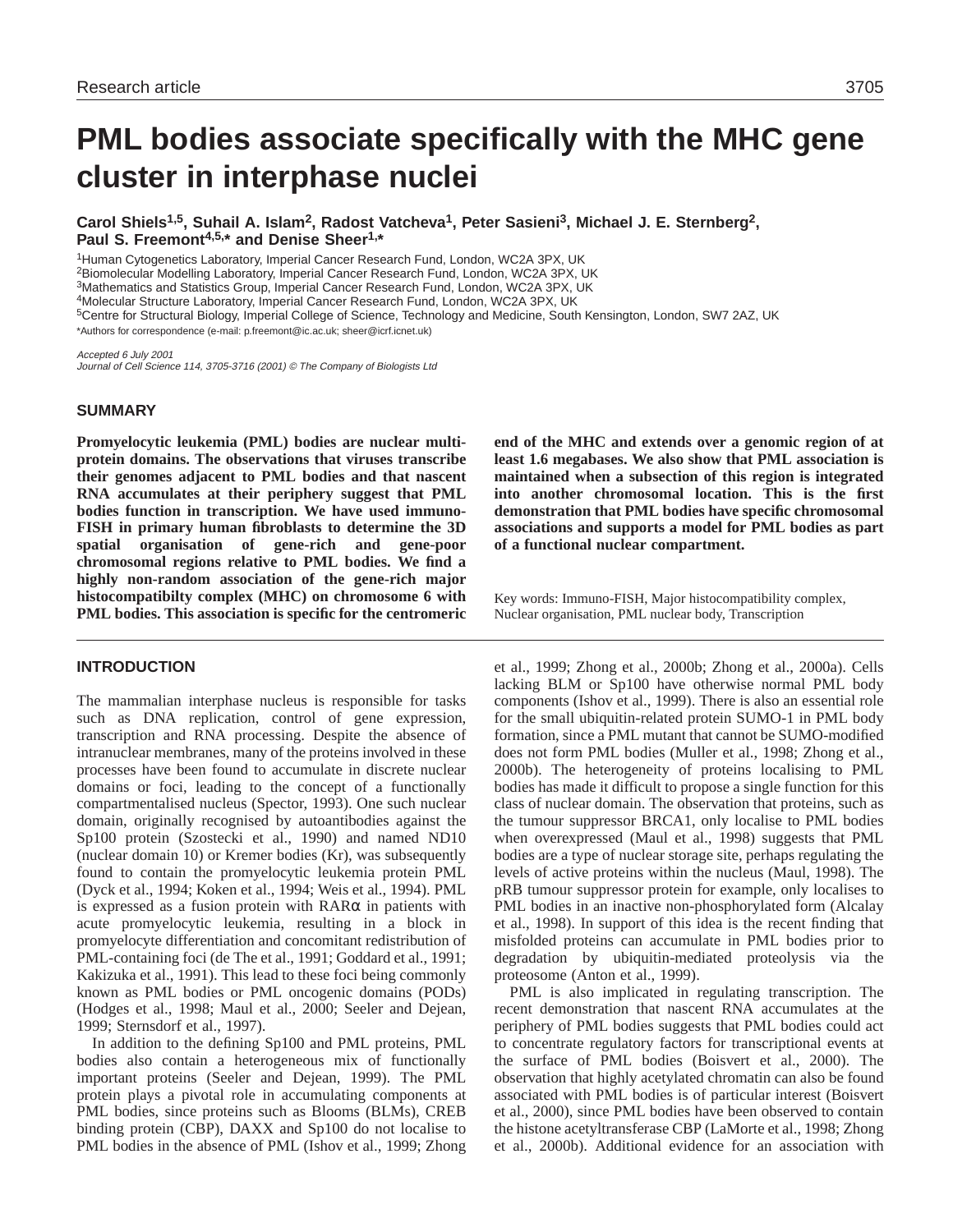# 3706 JOURNAL OF CELL SCIENCE 114 (20)

transcriptionally active chromatin comes from the finding that PML bodies are often embedded in the SC35 enriched nuclear domains, where expressed genes are often localised (Ishov et al., 1997; Smith et al., 1999). The PML protein is also implicated in the regulation of certain genes, including the upregulation of genes involved in MHC class I processing (Zheng et al., 1998), and the inhibition of Sp1-mediated activation at the EGFR promoter (Vallian et al., 1998). Viral genomes also localise to PML bodies in order to transcribe their DNA, again indicating that PML bodies are transcription permissible domains (Ishov et al., 1997).

Given the accumulating evidence that PML regulates the expression of specific target genes, we set out to determine the 3D spatial relationship between PML bodies and gene dense/gene poor genomic regions in primary human fibroblast nuclei. We examined two gene-rich regions, namely, the major histocompatibility complex (MHC) on chromosome 6 and the epidermal differentiation complex (EDC) on chromosome 1; and the gene-poor 6p24 region on chromosome 6. We found that there is a significantly higher association between PML bodies and the MHC region in comparison to the other genomic regions examined. We have mapped the association locus to a region of at least 1.6 Mb that encompasses the centromeric end of the MHC. We also show that in a B-lymphoblastoid cell line, PML association occurs with a sub-region of the 1.6 Mb MHC locus when integrated into chromosome 18. These data show for the first time that PML bodies have specific genomic associations that are independent of transcription and support a model for PML bodies as functional domains.

# **MATERIALS AND METHODS**

#### **Cell culture**

MRC5 human primary fibroblasts were obtained from the ATCC. AHB human B-lymphoblastoid cells were obtained from Lady J. Bodmer, ICRF, Oxford, UK. The B-lymphoblastoid cell line 721.174 containing a large homozygous deletion of the MHC class II region (DeMars et al., 1984) and the 4D1D10.2 cell line containing the MHC class II YAC integrated into chromosome 18 (Fabb et al., 1997) were the kind gifts of J. Trowsdale, University of Cambridge, UK and J. Ragoussis, King's College, London, UK, respectively. All cells were cultured in RPMI media supplemented with 10% FCS and 2 mM glutamine. Recombinant human interferon γ (IFN-γ, R&D Systems), was used at a concentration of 200U/ml for 24 hours to upregulate transcription of MHC genes (Boehm et al., 1997; Girdlestone, 1996; Rohn et al., 1996). Global transcription by RNA polymerase II was inhibited by incubation with  $\alpha$ -amanitin (5 µg/ml) or DRB (50 µg/ml) for 5 hours before fixation. Cells in S phase were labelled by adding BrdU (Sigma) to the culture medium at a final concentration of 100 µM for 1hour immediately before fixation.

#### **Antibodies and DNA probes**

The following antibodies were used in this study: Rabbit polyclonal anti-PML (Borden et al., 1995) to detect PML nuclear bodies, mouse anti-BrdUTP (Boehringer Mannheim) to detect BrdUTP incorporated into newly replicating DNA and mouse anti-p80 coilin to detect Cajal bodies (Almeida et al., 1998). Secondary antibodies used were antirabbit Alexa-488, anti-mouse Alexa-488, anti-mouse Alexa-546 (all from Molecular Probes) and anti-rabbit cy5 (Amersham Pharmacia). Genomic loci were detected using the following DNA probes: the MHC (LMP/TAP) region was detected using cosmids HA14, U15, U10 and M4 containing the LMP and TAP genes (Beck et al., 1996); the EDC region was detected using cosmids K0695, D01101, K1632,

F0823, J1113 and F0969 containing the SPRR genes (South et al., 1999); a subsection of the 6p24 region was detected using cosmids A9.5, B5.10, B10.10, B12.10, E11.2, F1.6 (Davies et al., 1998; Olavesen et al., 1997); the DAXX region was detected using PACs 229D22, 36A2 and cosmids I0332, B2046, P0717 (Herberg et al., 1998a); the BAK region was detected using cosmid A094 (Herberg et al., 1998b); the TCP11 region was detected using cosmids 3N2, 3A2, 3B21 and 11H10 (Tripodis et al., 1998); the MHC class I region was detected using cosmids C0247, C0426, I1421 and A0622 adjacent to the classical class I gene HLA-A (Goldsworthy et al., 1996); the centromere of chromosome 6 was detected using a commercial biotinylated alpha satellite (Appligene Oncor); and band 18q11 was delineated using a partial chromosome paint specific for this chromosomal band (www.biologia.uniba.it/rmc).

### **Combined immunofluorescence and FISH (immuno-FISH)**

For immuno-FISH of adherent cell lines, cells grown on chamberslides were pre-extracted in CSK (0.1 M NaCl<sub>2</sub>, 0.3 M sucrose, 3 mM MgCl2, 10 mM Pipes, pH 6.8) (Carter et al., 1991) containing 0.5% Triton X-100 for 5 minutes on ice before fixation in 4% formaldehyde for 10 minutes. To facilitate detection of DNA sequences by FISH, we also performed additional nuclear permeabilisation steps consisting of repeated freeze-thaw in liquid nitrogen and treatment with 0.1 M HCl for 10 minutes (Kurz et al., 1996). Suspension cells were subjected to the same permeabilisation steps, but were not attached to slides by cytocentrifugation until after the fixation step in order to prevent distortion of the cells during centrifugation (Ferguson and Ward, 1992). These permeabilisation steps have previously been shown to be optimal for preservation of nuclear structure and detection of DNA by FISH (Carter et al., 1991; Kurz et al., 1996; Verschure et al., 1999). For visualisation of genomic loci by FISH, cells were denatured in 70% deionised formamide, 2× SSC at 72°C for 2 minutes and washed for 1 minute in cold  $2 \times SSC$  before addition of denatured DNA probe. Hybridisation was at 37°C overnight, followed by washes at 42 $^{\circ}$ C in 50% formamide, 2× SSC for 3× 5 minutes and in 2× SSC for 3× 5 minutes. Biotin-labelled DNA probes were detected using streptavidin Alexa-546 (Molecular Probes) and digoxigenin-labelled DNA probes were detected using anti digoxigenin FITC (Boehringer Mannheim). Detection of nuclear proteins by immunofluorescence was performed simultaneously with the FISH detection steps.

#### **Microscopy and statistical analysis**

Images were captured as optical sections using a Zeiss LSM 510 confocal laser scanning microscope equipped with a Plan Apo 63×/NA 1.4 objective. Sections were collected at 0.4 µm intervals through each nuclei and processed using the newly developed Image3D program. This produces 3D co-ordinates of centroid positions for PML bodies and each genomic locus as shown in Fig. 3. The Euclidean distance between each pair of fluorescent foci was calculated from their co-ordinates.

For each genomic locus, we considered the set of fluorescent foci consisting of the locus and all PML bodies. For each focus in each set we calculated the distance to its nearest neighbour. For a genomic locus this is the distance to the nearest PML body and is referred to as the minimum genomic locus-PML distance. For a PML body this is either the distance to the nearest PML body or the distance to the genomic locus in question, whichever is closest. For each cell we then calculated the mean minimum genomic locus-PML distance and the mean minimum PML-PML distance (the latter being the average of the minimum PML-PML distances for all PML bodies in the nucleus). For statistical analysis, let the mean minimum PML-PML distance in cell i be denoted d0i and let the corresponding mean minimum genomic locus 1-PML distance be denoted d1i and similarly for genomic locus 2. In order to explore whether a particular gene tends to be close to at least one PML body, we performed a paired *t*-test using the pairs d1i, d0i. The *t*-statistic was calculated in the usual way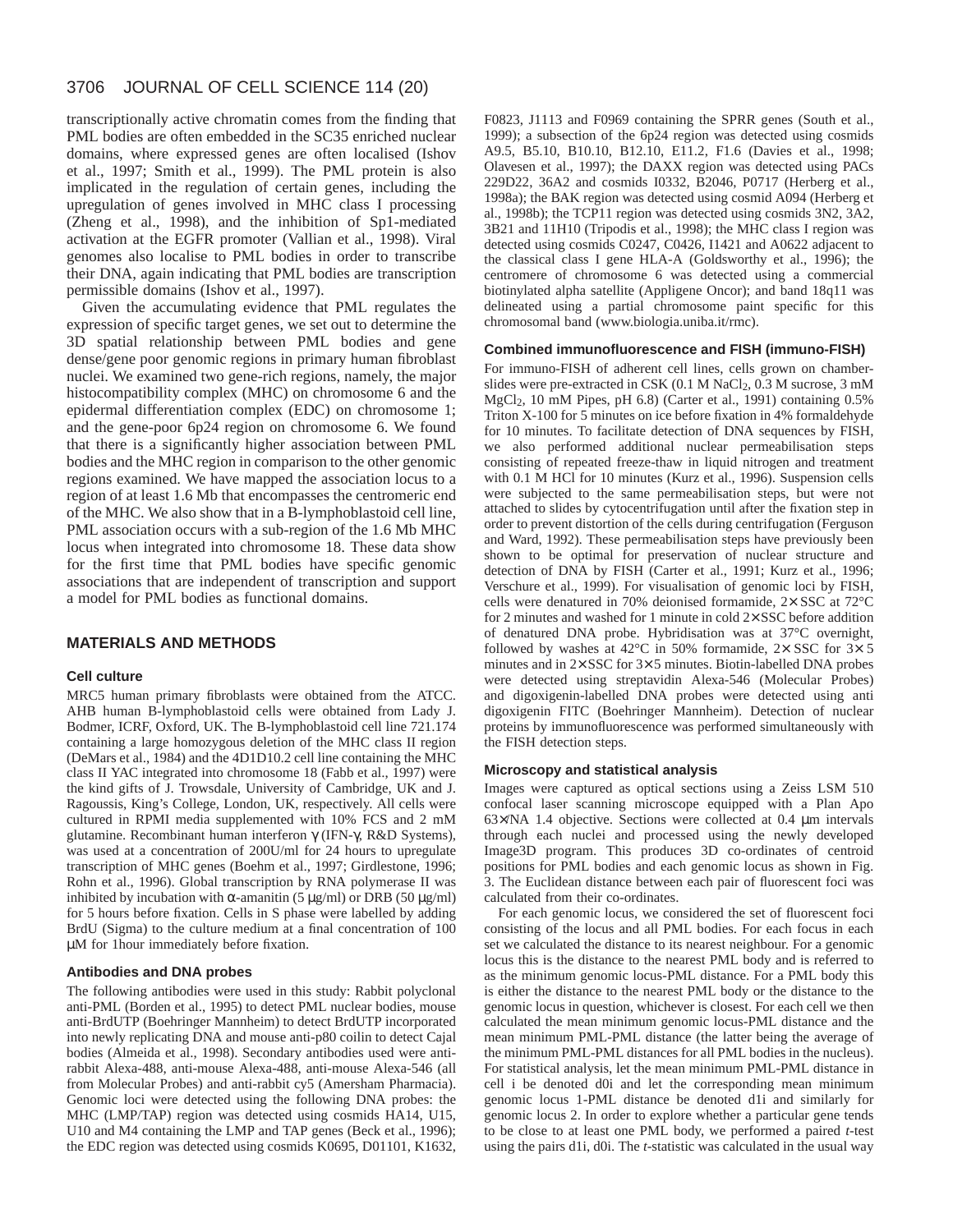and the two-sided *p*-values quoted in this paper are for the null hypothesis of equal means. Large negative values indicate that the gene tends to be closer to a PML body than PML bodies are to other PML bodies. Three-colour experiments also provide a direct comparison between the minimum genomic locus-PML distances for the two genomic loci. This was explored using a paired *t*-test of the values d1i and d2i. The third type of comparison is between minimum genomic locus-PML distances in a set of untreated cells and in a set of treated cells, or between two different cell populations. The effect of treatment is then investigated using an unpaired *t*-test on the two sets of d1i distances under the assumption of equal variance. Where the mean minimal PML-PML distances are quite different between the two sets of cells, the comparison is made between the differences d1i–d0i.

#### **RESULTS**

## **PML bodies associate specifically with the MHC genomic region**

To investigate the potential role of PML bodies in transcription,

the spatial distribution of PML bodies was examined in primary human fibroblasts in relation to genomic regions of varying gene density and transcriptional activity. These regions included the MHC, the EDC and the 6p24 region (genomic locations illustrated in Fig. 1A). The MHC on chromosome 6 is one of the most gene-rich regions of the human genome (average gene density of 1 gene per 16 kb); (The MHC sequencing Consortium, 1999) and contains a number of genes that are constitutively expressed in fibroblasts (Milner and Campbell, 1992; Trowsdale, 1995). The EDC locus is also extremely gene-rich (27 genes within a 2.5 megabase region) (South et al., 1999), but has only three genes known to be expressed in fibroblasts (Okada et al., 1998; Schafer and Heizmann, 1996). The third region we investigated is a 500 kb subregion of band 6p24 on chromosome 6 (Fig. 1A) containing no known genes and flanked by two genes, (Olavesen et al., 1997), neither of which are expressed in mammalian fibroblasts (Ebisawa et al., 1999; Huang and Domann, 1999). The constitutively expressed LMP2, LMP7, TAP1 and TAP2 genes located within the class II region of the MHC (Fig. 1B) are of particular interest, since they have been found to be transcriptionally upregulated by PML (Zheng et al., 1998).

In order to visualise genomic regions and PML bodies simultaneously, we used immuno-FISH on three-dimensionally preserved MRC5 mammalian fibroblasts. The MHC region was detected using probes hybridising to the LMP/TAP genes, the EDC region was detected using probes hybridising to the SPRR genes and the 6p24 region was detected using probes hybridising to a 500 kb subregion of band 6p24 (see Materials and Methods) (Fig. 1A). Three-dimensional images of nuclei were collected by confocal microscopy and the relative genomic locus-PML associations analysed (see Materials and Methods). As shown in Fig. 2, PML bodies are either in close association or overlapping with both the MHC and the EDC genomic regions. A visual examination of confocal images demonstrates that PML bodies are associating with at least one MHC homologue in ~42% of nuclei (*n*=55). By contrast, PML bodies associate with the EDC and 6p24 regions at a much lower frequency, with only  $\sim 24\%$  ( $n=55$ ) and  $\sim 20\%$  ( $n=30$ ) of nuclei, respectively, having at least one allele associating with a PML body. These results demonstrate that PML bodies can associate with specific chromosomal regions and appear more frequently associated with the MHC region than with the EDC and 6p24 regions. Given that each nucleus contains a relatively large number of PML bodies (10-15 per nucleus), we therefore tested the statistical significance of the observed associations



**Fig. 1.** Schematic maps indicating the organisation of the MHC, EDC and 6p24 genomic regions and the location of the genomic probes used for FISH analysis. (A) Ideograms show the positions of the EDC on chromosome 1 and the MHC and 6p24 regions on chromosome 6. The EDC contains 27 genes and spans a genomic region of 2.5 Mb, it is mainly composed of genes involved in keratinocyte differentiation and can be visualised using genomic probes to the small proline rich region (SPRR). The 6p24 region is relatively gene-poor, with the 500 kb subsection studied flanked by only two known genes. The MHC is divided into three classes and contains many genes involved in the immune response. It is one of the most gene-rich regions of the genome, with 224 gene loci identified over a genomic region of 3.9 Mb. A more detailed map of the MHC class II and adjacent centromeric region is shown in (B), with the relative positions of the LMP/TAP, DAXX, BAK and TCP11 regions indicated. A number of genes mapping to this region are shown, for a more comprehensive list refer to the Sanger Centre website (www.sanger.ac.uk). The region deleted in the 721.174 cell line is shown as a solid bar and covers a large proportion of the MHC class II region from the DRA gene up to the LMP/TAP region.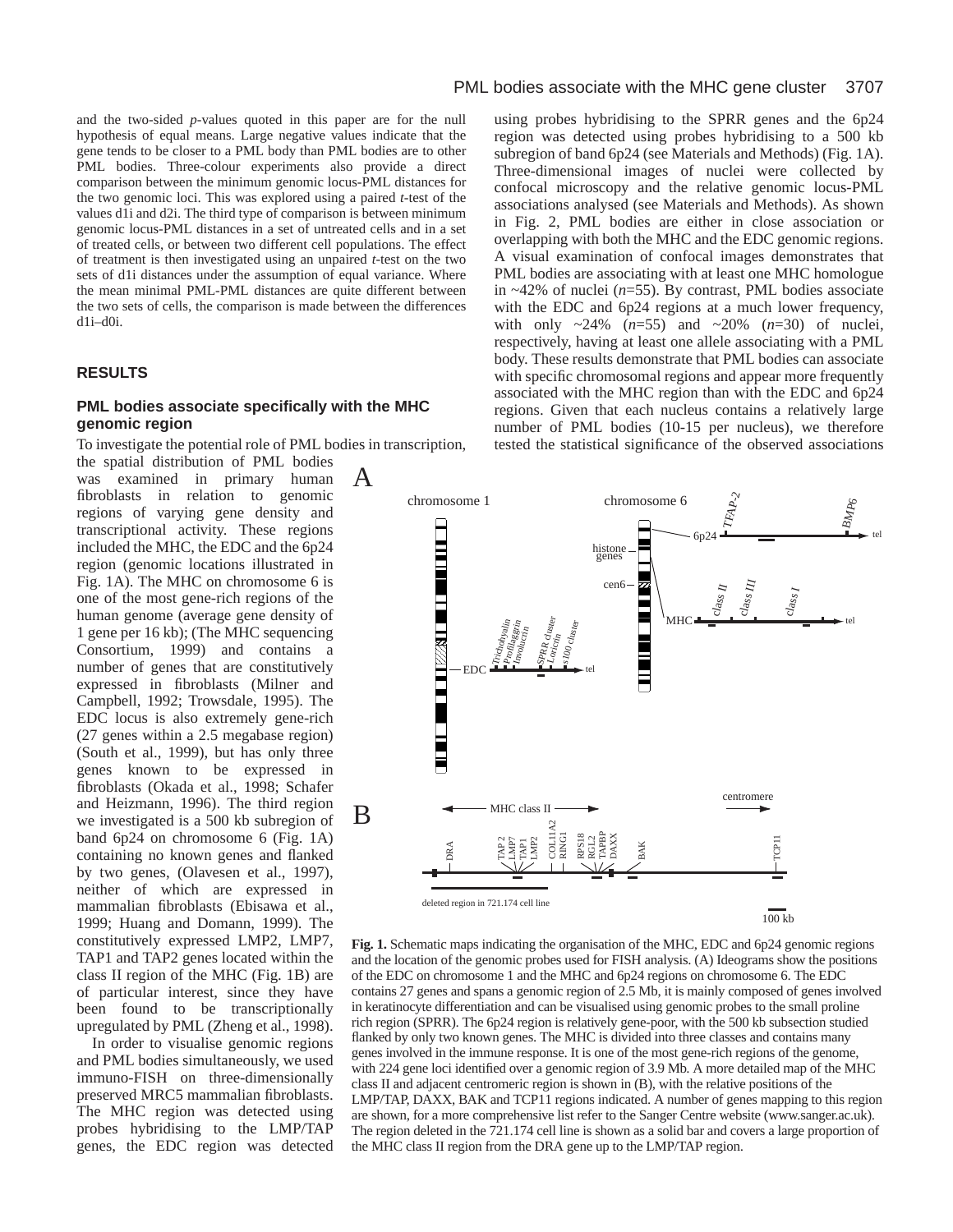

**Fig. 2.** Spatial distribution of PML bodies relative to the MHC and EDC genomic regions. Immuno-FISH was performed on threedimensionally preserved fibroblast nuclei, detecting PML bodies by immunofluorescence (blue) and simultaneously visualising the MHC using genomic probes recognising the LMP/TAP region (green) and the EDC using genomic probes recognising the SPRR region (red). Projections of serial optical sections through each nucleus are shown. PML bodies can be observed either closely associated or overlapping with both the MHC and the EDC in a percentage of the nuclei investigated. A-D demonstrates the variability in PML body association, with PML bodies found in association with both MHC regions (A), both EDC regions (B), associating with one MHC region and one EDC region (C) and associating with neither genomic region (D).

using a newly devised minimal distance method. This method involves a 3D reconstruction from serial confocal images of fluorescent signals above a certain threshold to obtain centroid xyz co-ordinates for each PML body and genomic locus (see

Materials and Methods). From these centroid co-ordinates, the average minimal distance between PML bodies in each nucleus can be calculated and compared with values between PML and each genomic locus (Fig. 3). This allows a direct estimate of



**Fig. 3.** Determining minimal intranuclear genomic locus-PML body distances. Images of three-dimensionally preserved fibroblast nuclei collected by confocal microscopy (A) were processed using the image3D program to determine the x,y,z centroid co-ordinates of each PML body, MHC and EDC region in the nucleus (B). Using these coordinates it was possible to calculate the distance between each genomic locus and its closest PML body: MHC<sup>1</sup>-PML=1.3 µm; MHC<sup>2</sup>-PML=3 µm; EDC<sup>1</sup>-PML=2.3 µm; EDC<sup>2</sup>-PML=1.7 µm. Note that these images are 2D representations of 3D images. Bar, 5 µm.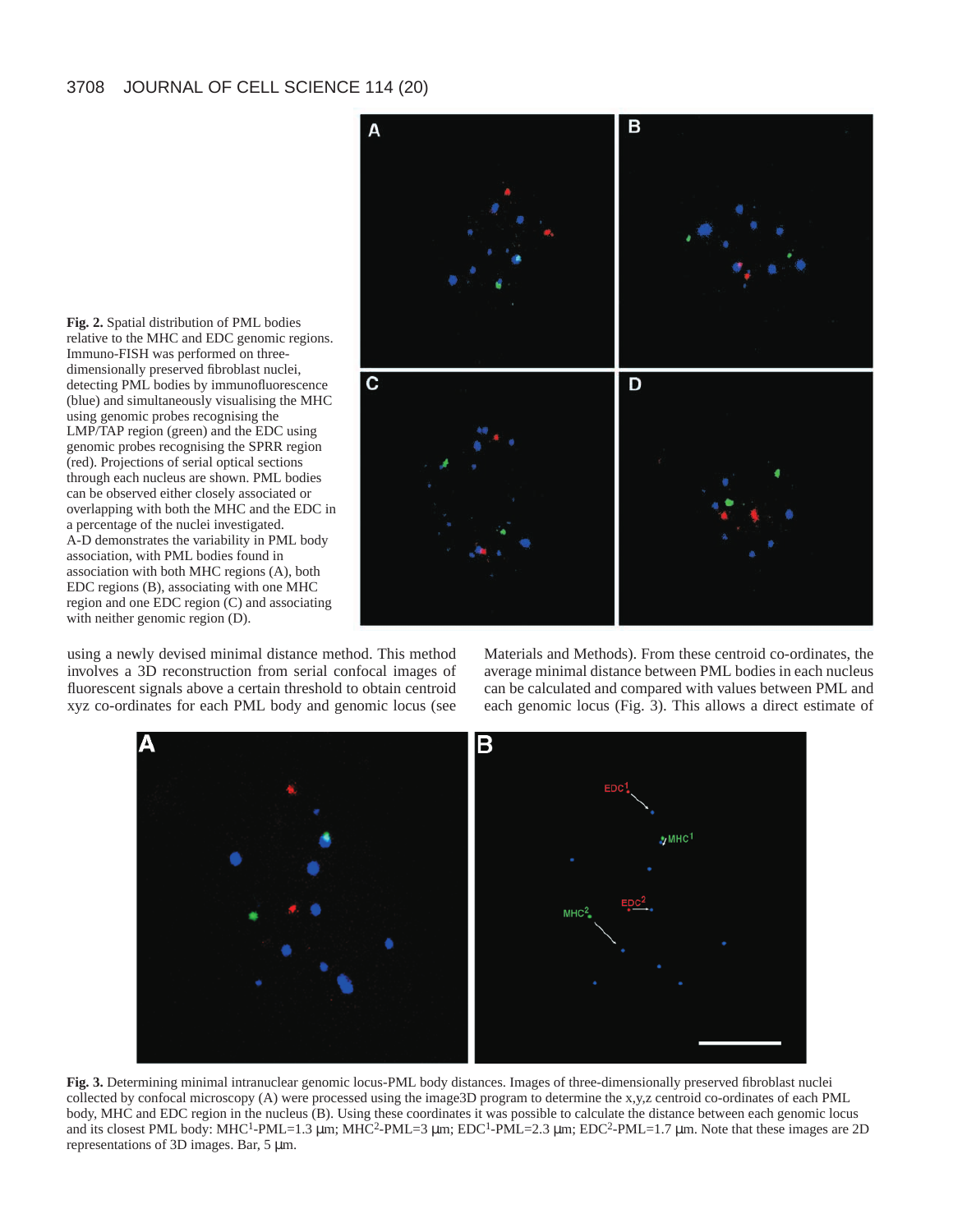| ີ                |    |                                        |                                      |            |                                       |                      |                                  |  |  |  |
|------------------|----|----------------------------------------|--------------------------------------|------------|---------------------------------------|----------------------|----------------------------------|--|--|--|
| Genomic locus    | N  | $\overline{\mathrm{X}}_{\mathrm{PML}}$ | $\overline{X}_{\text{MHC(LMP/TAP)}}$ | $t(MHC)^*$ | $\overline{X}_{\text{genomic locus}}$ | $t$ (genomic locus)* | t(MHC: genomic locus) $\ddagger$ |  |  |  |
| EDC(SPRR)        | 55 | 2.15                                   | 1.51                                 | $-9.38$    | 1.88                                  | $-3.19$              | $3.98 (P=0.0002)$                |  |  |  |
| 6p24             | 30 | 2.27                                   | 1.57                                 | $-8.13$    | 2.12                                  | $-1.79$              | 6.17 (P<0.0001)                  |  |  |  |
| MHC class I      | 52 | 2.41                                   | 1.68                                 | $-9.42$    | 1.92                                  | $-6.17$              | $3.99 (P=0.0002)$                |  |  |  |
| <b>DAXX</b>      | 30 | 2.14                                   | 1.52                                 | $-7.55$    | 1.42                                  | $-9.51$              | $-2.66$ (P=0.01)                 |  |  |  |
| <b>BAK</b>       | 30 | 2.17                                   | 1.46                                 | $-8.90$    | 1.47                                  | $-7.79$              | $0.03$ (P=0.97)                  |  |  |  |
| TCP11            | 36 | 2.15                                   | 1.56                                 | $-7.77$    | 1.56                                  | $-7.66$              | $-0.06$ (P=0.95)                 |  |  |  |
| cen <sub>6</sub> | 36 | 2.14                                   | 1.55                                 | $-9.74$    | 2.11                                  | $-0.61$              | 6.23 $(P<0.0001)$                |  |  |  |
| <b>DAXX</b>      | 31 | 2.10                                   | 1.62                                 | $-3.41$    | 1.55                                  | $-6.27$              | $-0.38$ ( <i>P</i> =0.7)         |  |  |  |
| 18q11 (-YAC)     | 70 | 2.13                                   | 1.83                                 | $-3.98$    | 2.02                                  | $-1.50$              | $1.45$ (P=0.15)                  |  |  |  |
|                  |    |                                        |                                      |            |                                       |                      |                                  |  |  |  |

**Table 1. Statistical analysis of genomic locus-PML associations**

\*The significance of MHC-PML and genomic locus-PML associations was calculated using a one sample *t*-test, as described in Materials and Methods. Large negative values (*t*≤−2) indicate that the MHC or genomic locus tend to be closer to a PML body than PML bodies are to themselves.

‡A paired *t*-test was used to directly compare MHC-PML distances with genomic locus-PML distances. A positive *t*(MHC:genomic locus) of ≥2 indicates that the MHC locus is more closely associated with a PML body than is the test genomic locus. The degrees of freedom for each *t*-statistic is one less than the number of cells.

§The MHC locus in this experiment is contained within the YAC on one copy of chromosome 18.

¶The MHC locus in this experiment is represented by the 18q11 locus adjacent to the MHC YAC integration site; see Fig. 8.

The MHC locus in this experiment is represented by the 18q11 locus adjacent to the MHC YAC integration site; see Fig. 8.<br>Abbreviations: Χ<sub>ΡΜL</sub>, mean minimal PML-PML distance (μm); Χ<sub>ΜΗC</sub>, mean minimal MHC-PML distance (μm PML distance ( $\mu$ m); N, number of cells.

the statistical significance of specific genomic locus-PML associations within the same nucleus, where a *t*-statistic can be calculated (see Materials and Methods). A large negative *t*statistic (*t*≤–2) indicates a significant genomic locus-PML body association. More importantly, by examining PML associations with two different genomic loci within the same nucleus, a paired *t*-test can be performed to allow direct statistical comparisons of specific genomic locus-PML associations.

By applying this statistical approach to our immuno-FISH observations, we find striking differences for the association of PML bodies with each of the three genomic loci studied. In a set of 55 nuclei, the MHC-PML mean minimal distance set of 55 nuclei, the MHC-PML mean minimal distance<br>( $\overline{X}_{\text{MHC}}$ =1.51 $\mu$ m) is less than the mean minimal PML-PML  $(X_{\text{MHC}}=1.51\,\mu\text{m})$  is less than the mean minimal PML-PML distance  $(\overline{X}_{\text{PML}}=2.15\,\mu\text{m}; t=-9.38; \text{Table 1}),$  indicating that the MHC region tends to be more closely associated with a PML body than PML bodies are to themselves. In the same set of body than PML bodies are to themselves. In the same set of nuclei, the mean minimal EDC-PML distance  $(\overline{X}_{EDC}=1.88 \,\mu m)$ nuclei, the mean minimal EDC-PML distance (X<sub>EDC</sub>=1.88 µm) is intermediate between distances for  $\overline{\mathrm{X}}_{\mathrm{MHC}}$  and  $\overline{\mathrm{X}}_{\mathrm{PML}}$  and has a less negative, although still significant, *t*-statistic (*t*=–3.19; Table 1). Direct comparison, however, of MHC-PML and EDC-PML associations clearly shows that the MHC region is more closely associated with a PML body than is the EDC region (*P*=0.0002; Table 1). A similar comparison of PML body associations with the MHC and 6p24 regions again confirms that the MHC-PML association is statistically significant, whereas the 6p24 region is less closely associated (*P*<0.0001; Table 1). A summary of the distributions of minimal genomic locus-PML distances is given in Fig. 4, with the smaller MHC-PML mean minimal distances (compared with EDC and 6p24) clearly demonstrated.

# **Alterations in transcriptional activity do not affect the MHC-PML association**

The increased association of PML bodies with the MHC region could suggest an association that is dependent upon the transcriptional status of the region. We therefore tested the effects of both positive and negative regulators of global transcription on the observed MHC-PML association. The



**Fig. 4.** Comparison and distribution of minimal genomic locus-PML body distances. The distribution of minimum distances between each genomic locus and its nearest PML body is shown as a box and whiskers plot, where the box extends from the lower quartile (where 25% of observed genomic locus-PML body distances are smaller), to the upper quartile (where 25% of observed genomic locus-PML body distances are larger) and the horizontal line in the middle of the box is the median. The small circles show outlying points and the 'whiskers' extending from the box show the range of minimum genomic locus-PML body distances. Note that the distribution of minimal MHC-PML distances is clearly shorter in comparison to the minimal EDC-PML and 6p24-PML distances.

overall transcriptional activity of the MHC region is increased using IFNγ (Boehm et al., 1997; Girdlestone, 1996; Rohn et al., 1996), including the specific upregulation of the LMP and TAP genes (Seliger et al., 1997) (data not shown). IFNγ also induces PML gene expression as part of an anti-viral response pathway (Lavau et al., 1995), although the concentration of IFNγ used here causes an increase in PML body size only and does not increase PML body number (data not shown). In IFNγ-treated fibroblasts, we find no statistically significant difference in the MHC-PML association compared with untreated fibroblasts, despite upregulation of the LMP and TAP untreated fibroblasts, despite upregulation of the LMP and TAP genes (compare  $\overline{X}_{MHC}$  values in untreated and treated cells;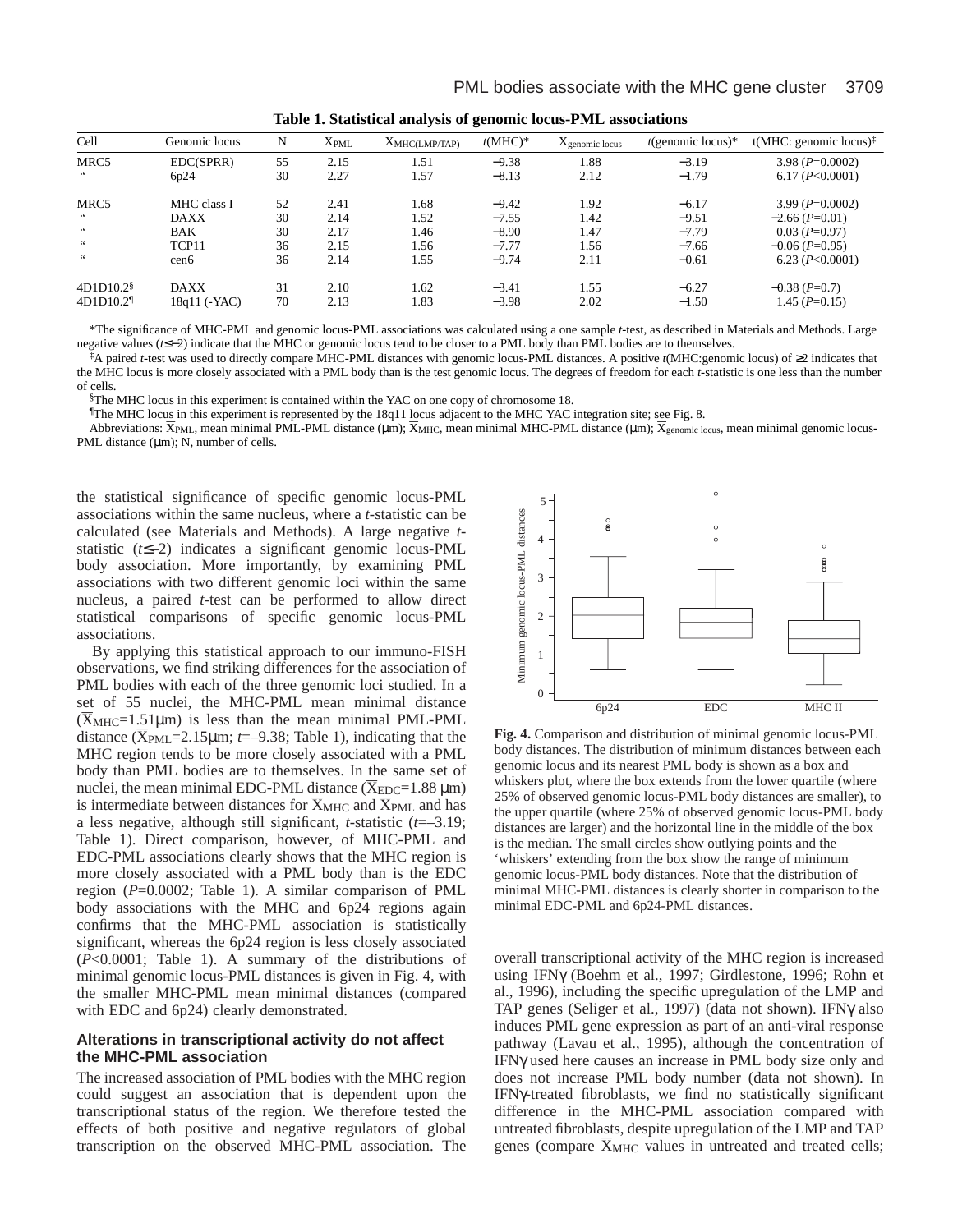Table 2; Fig. 5A,B). This shows that, within the sample of fibroblasts studied, any IFNγ-induced increase in MHC transcriptional activity is unlikely to result in an increased MHC-PML association.

We next tested the effects of the global transcription inhibitors α-amanitin (Nguyen et al., 1996) and DRB (Haaf and Ward, 1996) on MHC-PML association. Mammalian fibroblasts were treated with either α-amanitin or DRB, with both treatments resulting in complete inhibition of LMP2 and TAP1 transcription (data not shown). Immuno-FISH of treated and untreated cells allows us to test for changes in observed MHC-PML associations. We find that although fibroblasts treated with  $\alpha$ amanitin have a larger mean minimal amanıtın have a larger mean mınımal<br>MHC-PML distance  $(\overline{X}_{\text{MHC}}\text{=}1.75 \ \mu\text{m})$ MHC-PML distance  $(X_{\text{MHC}}=1.75 \mu m)$ <br>compared with untreated cells  $(X_{\text{MHC}}=1.49$ µm; Table 2), this difference is not statistically significant ( $P=0.06$ ). These results show that alterations in global transcription do not effect the association of PML bodies with the MHC region. The spatial distribution of PML bodies also appears unaffected by  $\alpha$ -amanitin treatment in the majority of nuclei (Table 2), although in ~10% of cells we observe a clustering of PML bodies not present in untreated fibroblasts (compare Fig. 5A and C). These cells were subsequently excluded from our analysis. The effect on PML body distribution was more pronounced in DRBtreated cells, where in ~36% of cells an aberrant PML clustering was observed (an example of the severe PML clustering observed is shown in Fig. 5D). This clustering and fusing of PML bodies prevents both an accurate estimate of PML body centroid positions and any subsequent statistical analysis.

### **MHC-PML association can occur throughout the cell cycle**

From our studies it is clear that the MHC region does not associate with PML bodies in all nuclei examined (Fig. 2). This could suggest that the observed MHC-PML association is either a transient event, occurring during a certain stage of the cell cycle, or a dynamic event, occurring throughout the cell cycle. To investigate this further, fibroblasts at two different stages of the cell cycle were examined and the MHC-PML association at each stage compared. To differentiate between  $G_1$  and S-phase nuclei, bromodeoxyuridine (BrdU) was incorporated into unsynchronised mammalian fibroblasts, labelling only those cells in S-phase with actively replicating DNA. Immuno-FISH was used to visualise PML bodies, MHC

regions and the newly replicating DNA simultaneously. Cells in G1 were identified by both the absence of BrdU incorporation and the presence of two MHC regions (Fig. 5E). Cells in S-phase were visualised by the presence of BrdU incorporation (Fig. 5F).



**Fig. 5.** Further analysis of MHC-PML association. (A-D) Immuno-FISH was used to examine the MHC-PML association in untreated control fibroblasts (A) and compared with the association found in fibroblasts after treatment with interferon-γ (B),  $α$ -amanitin (C) and DRB (D). PML bodies were detected by immunofluorescence (green) and the MHC region was visualised simultaneously using genomic probes recognising the LMP/TAP region (red). Note in C and D the clustering of PML bodies observed in a percentage of cells after transcriptional inhibition. (E-F) The MHC-PML association was also examined in fibroblast nuclei during G1 phase (E) and S phase (F) of the cell cycle, detecting PML bodies (blue) and BrdU (green) by immunofluorescence, and visualising the MHC region by FISH using genomic probes recognising the LMP/TAP region (red). Projections of optical sections through each nucleus are shown.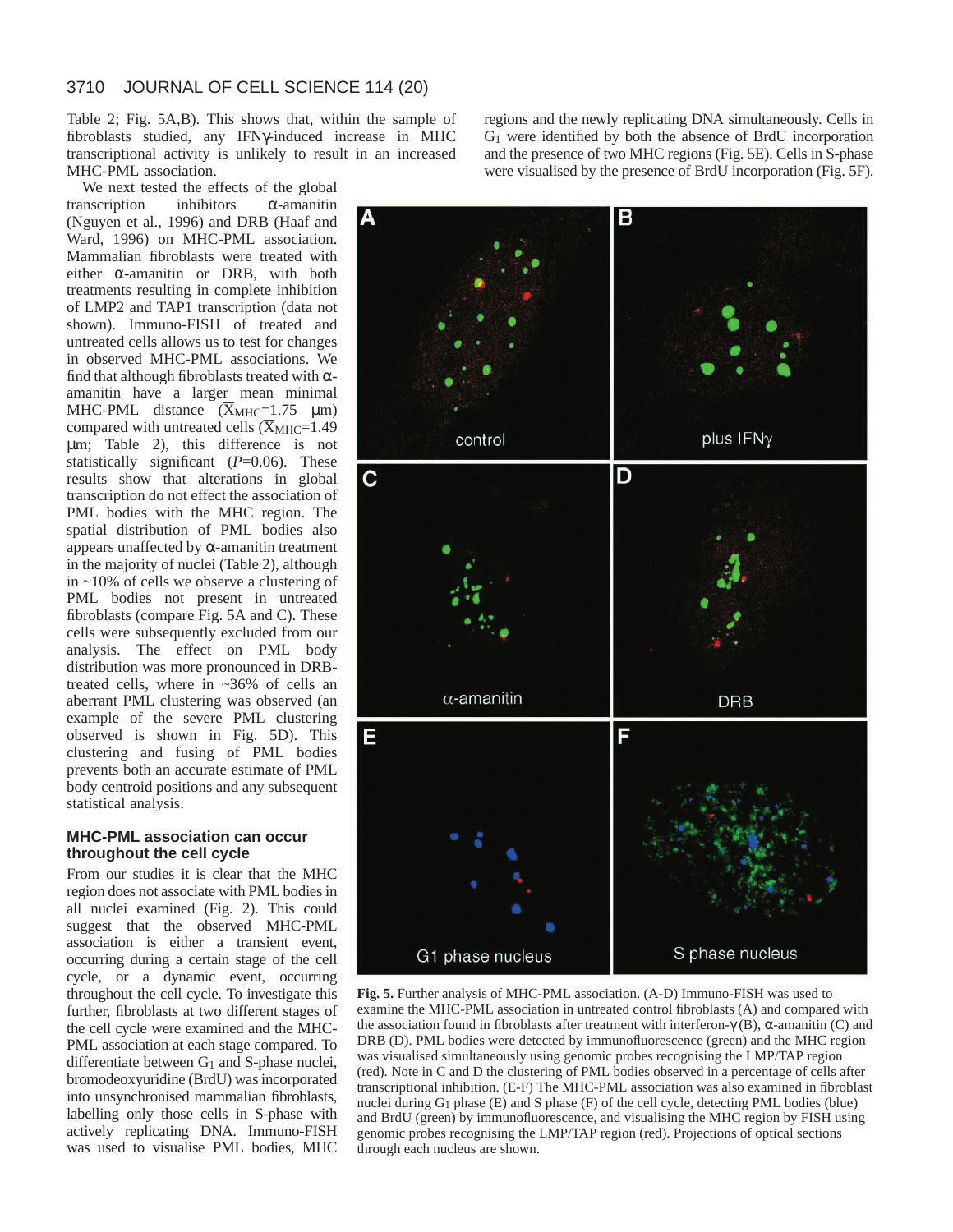| <b>Cypro</b>            |                        |    |                      |                                       |                            |                      |                                              |  |  |  |
|-------------------------|------------------------|----|----------------------|---------------------------------------|----------------------------|----------------------|----------------------------------------------|--|--|--|
| Cells                   | Genomic locus          | N  | $\overline{X}_{PML}$ | $\overline{X}_{\text{genomic locus}}$ | $X$ PML- $X$ genomic locus | $t$ (genomic locus)* | $t$ (cells) <sup><math>\ddagger</math></sup> |  |  |  |
| MRC5 untreated          | MHC(LMP/TAP)           | 47 | 2.24                 | 1.65                                  |                            | $-8.06$              |                                              |  |  |  |
| $MRC5+IFN\gamma$        | 66                     | 46 | 2.28                 | 1.63                                  |                            | $-6.48$              |                                              |  |  |  |
| Untreated vs treated    |                        |    |                      |                                       |                            |                      | $0.14$ (P=0.89)                              |  |  |  |
| MRC5 untreated          | MHC(LMP/TAP)           | 32 | 2.08                 | 1.49                                  |                            | $-5.42$              |                                              |  |  |  |
| $MRC5+\alpha$ -amanitin | 66                     | 28 | 2.16                 | 1.75                                  |                            | $-3.85$              |                                              |  |  |  |
| Untreated vs treated    |                        |    |                      |                                       |                            |                      | $-1.90$ (P=0.06)                             |  |  |  |
| $G1$ phase MRC5         | MHC(LMP/TAP)           | 30 | 2.12                 | 1.66                                  | 0.46                       | $-4.97$              |                                              |  |  |  |
| S phase MRC5            | 66                     | 31 | 1.79                 | 1.37                                  | 0.42                       | $-6.04$              |                                              |  |  |  |
| $G_1$ vs S phase        |                        |    |                      |                                       |                            |                      | $0.31 (P=0.76)^8$                            |  |  |  |
| 721.174 B cells         | <b>DAXX</b>            | 37 | 1.87                 | 1.49                                  |                            | $-4.40$              |                                              |  |  |  |
| Control B cells         | $\leftrightsquigarrow$ | 30 | 1.81                 | 1.27                                  | $\overline{\phantom{0}}$   | $-8.08$              |                                              |  |  |  |
| $721.174$ vs control    |                        |    |                      |                                       |                            |                      | $1.69$ ( $P=0.09$ )                          |  |  |  |

**Table 2. Statistical analysis of MHC-PML association in cells under different experimental conditions and in different cell types**

\*The significance of genomic locus-PML associations was calculated using a one sample *t*-test, as described in Materials and Methods. Large negative values (*t*≤−2) indicate that the MHC or genomic locus tend to be closer to a PML body than PML bodies are to themselves.

‡An unpaired *t*-test was used to compare genomic locus-PML distances between different sets of cells as indicated, *t*(cells) values ±2 indicate that there is unlikely to be any significant difference in the association between the two data sets. The degrees of freedom for each *t*-statistic is two less than the number of cells.

<sup>§</sup>The *t*(cells) for this experiment was calculated based on X<sub>PML</sub> - X<sub>genomic locus</sub>.

ne ηcells) for this experiment was calculated based on Xp<sub>ML</sub> - X<sub>genomic locus</sub>.<br>Abbreviations: X<sub>PML</sub>, mean minimal PML-PML distance (μm); X<sub>MHC</sub>, mean minimal MHC-PML distance (μm); X<sub>genomic locus</sub>, mean minimal genom PML distance  $(\mu m)$ ; N, number of cells.

We find that the association of PML bodies with the MHC region is statistically significant at both stages of the cell cycle (*t*=–4.97 in G1, *t*=–6.04 in S-phase; Table 2). However, a comparison of MHC-PML associations between both cell comparison of MHC-PML associations between both cell<br>populations (based on  $\overline{X}_{MHC}$ ) is complicated by the increased number of PML bodies in S-phase cells compared with G1 [also noted previously (Terris et al., 1995)], resulting in a (also noted previously (Terris et al., 1995)], resulting in a significant decrease in  $\overline{X}_{PML}$  and  $\overline{X}_{MHC}$  distances in S-phase cells (Table 2). Instead, we compared the MHC-PML association in S and G1-phase cells based on the difference association in S and  $G_1$ -phase cells based on the difference<br>between  $\overline{X}_{\text{PML}}$  and  $\overline{X}_{\text{MHC}}$  distances within each cell population between  $X_{\text{PML}}$  and  $X_{\text{MHC}}$  distances within each cell population<br>  $(\overline{X}_{\text{PML}} - \overline{X}_{\text{MHC}} = 0.46$   $\mu$ m in G<sub>1</sub> compared with<br>  $(\overline{X}_{\text{PML}} - \overline{X}_{\text{MUC}} = 0.42 \mu)$  in S phase: Table 2). We find that these  $(XPML-XMHC=0.46$   $\mu$ m in G<sub>1</sub> compared with  $X_{PML}-\overline{X}_{MHC}=0.42 \mu$ m in S-phase; Table 2). We find that these distances are not significantly different (*P*=0.76) and conclude that the observed MHC-PML association, within the sample of fibroblasts studied, occurs throughout the cell cycle and that there is no significant difference in MHC-PML association between S and G1-phase cells.

# **Mapping the PML association along the short arm of chromosome 6**

We next examined PML body association with other genomic regions along the short arm of chromosome 6 (Fig. 6). Adjacent regions were examined in combination with the LMP/TAP locus and their relative PML associations compared. The adjacent DAXX, BAK and TCP11 loci, (~500 kb, 700 kb and 1600 kb centromeric of the LMP/TAP region respectively; see Fig. 1B), have remarkably similar mean PML distances compared to those for the LMP/TAP region (Table 1). Each of the genomic regions are as close to a PML body as is the LMP/TAP region, with the DAXX locus marginally closer (*P*=0.01; Table 1). In contrast, more distant genomic regions, such as the MHC class I region located ~3 Mb telomeric of the LMP/TAP region, show an increase in their mean minimal genomic locus-PML distance (Fig. 6), and are not as closely associated with a PML body as is the LMP/TAP



**Fig. 6.** Graphical representation of minimal distances to nearest PML body for each genomic locus along the short arm of chromosome 6. A small circle marks the mean distance and the horizontal line extends 2 standard errors either side of the mean. The standard errors are calculated based on a single mean minimum distance from each nucleus. Note that the error bars for PML-PML and LMP/TAP-PML distances are shorter than the others, because these distances were measured in all the experiments. The dashed vertical lines are at the mean LMP/TAP-PML and mean PML-PML distances.

region (*P*=0.0002, Table 1). Similarly, genomic regions several tens of megabases distant of the MHC region such as the 6p24 region (as discussed previously) and the centromere region of chromosome 6, are not as closely associated with PML bodies when compared with the LMP/TAP region (Table 1; Fig. 6).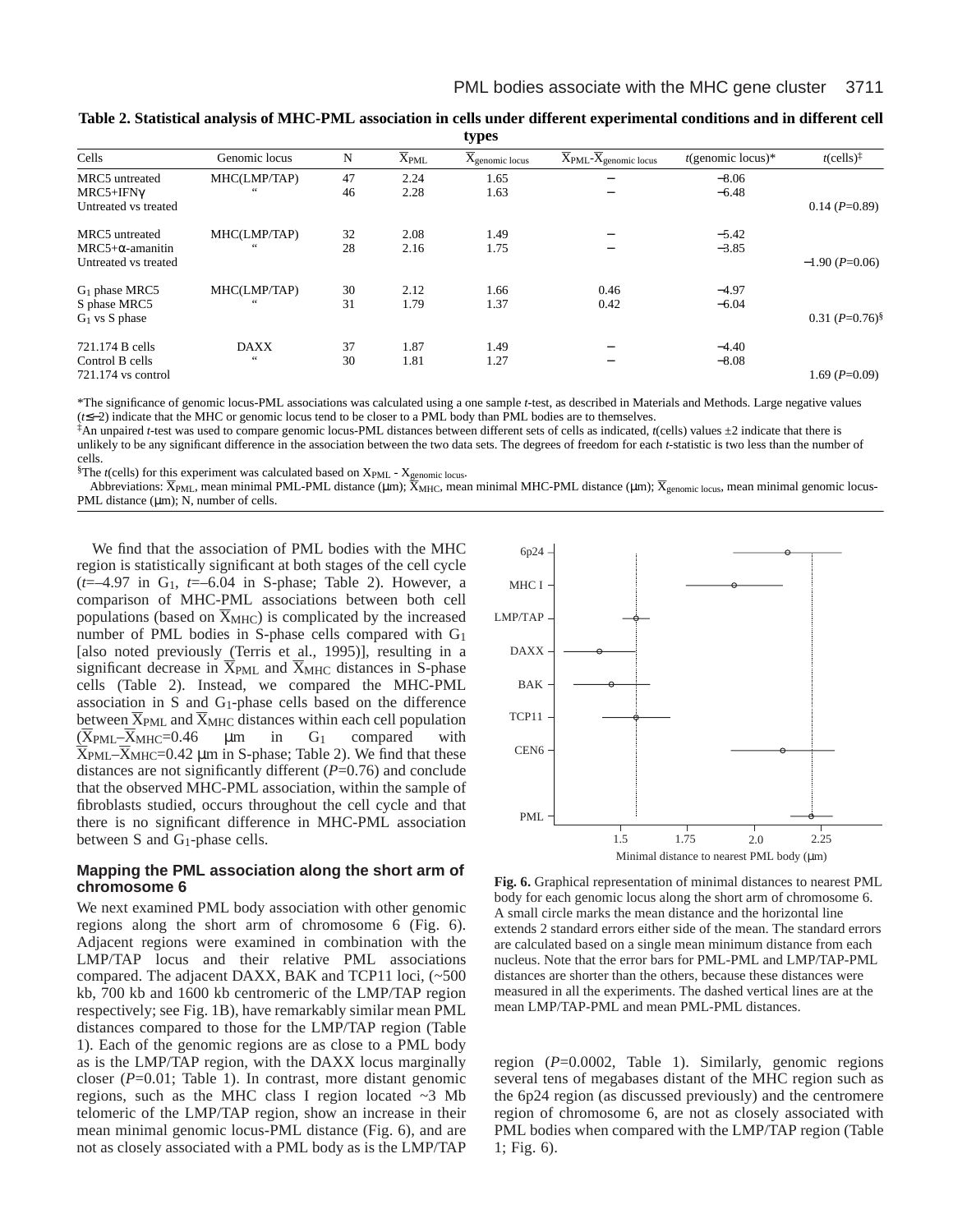# **MHC-PML association in relation to other nuclear domains**

PML bodies have previously been shown to associate with other nuclear foci or domains including Cajal bodies (Grande et al., 1996) and cleavage bodies (Schul et al., 1996). Since Cajal bodies are well characterised in terms of their nuclear distribution and protein components, we examined the spatial arrangement of Cajal bodies in relation to the observed MHC-PML associations. We used HeLa cells, where Cajal bodies can be clearly visualised with an anti-p80-coilin antibody (Almeida et al., 1998), and their association with the histone gene cluster on chromosome 6 (Fig. 1A) has previously been reported (Frey and Matera, 1995). Fig. 7 shows an MHC-PML body association (top inset) and although a number of coiled bodies are found in this nucleus, they are clearly not involved in the observed association, suggesting that the MHC-PML association is independent of Cajal bodies. Further examination of this nucleus also reveals a PML-Cajal body association (middle inset) as previously observed (Grande et al., 1996). Interestingly, an association between a Cajal body and the MHC region can also be observed (lower inset). We attribute this to the known Cajal body-histone gene cluster association (Frey et al., 1999), given the close proximity of the MHC to this region on chromosome 6 (Fig. 1A). Together, these data show that the associations between PML and Cajal bodies with gene-rich regions of chromosome 6 are independent of one another.

# **Specificity of the MHC-PML association**

To investigate the specificity of the observed MHC-PML body association, a B-lymphoblastoid cell line (721.174) monosomic for the short arm of chromosome 6 and containing a large deletion of the MHC class II region was used (Fig. 1B). This cell line allows us to determine whether the observed MHC-PML association is dependent upon the presence of MHC sequences from DRA to LMP/TAP. The mean minimal DAXX-PML distance in this cell line is significantly smaller  $(1.49 \,\mu m; t = -4.40)$  than the mean minimal PML-PML distance (1.87 µm; Table 2), indicating that removal of the DRA-LMP/TAP region does not disrupt PML body associations with the remaining MHC class II region. In fact, the DAXX-PML association in 721.174 cells is not significantly different to that found in a control B-lymphoblastoid cell line (AHB) containing two intact copies of the MHC region (Fig. 8A,B; Table 2). These results suggested that genomic sequences from DRA to LMP/TAP may not be involved in specific PML body association, however it is possible that more than one region within the MHC gene cluster associates independently with PML bodies. To investigate this further, we next examined a derivative of the 721.174 B-cell line (4D1D10.2) that resulted from stable transfections of YACs containing a large proportion of the deleted MHC class II region, including the LMP and TAP genes (Fabb et al., 1997) (Fig. 1). In this cell line, several copies of the YAC have been integrated into the long arm of chromosome 18 close to the centromere and the MHC genes encoded by the YAC are functional, although their gene products are expressed at reduced levels (Fabb et al., 1997). Using the 4D1D10.2 cell line, PML bodies were visualised together with the MHC class II YAC region on chromosome 18 and the DAXX region on chromosome 6 (Fig. 8C). The results show PML bodies to have a statistically significant



**Fig. 7.** The spatial distribution of PML bodies and coiled bodies with respect to the MHC region. The relative associations of PML bodies (blue), coiled bodies (CB) (red) and MHC regions (green) were examined in three dimensionally preserved HeLa cell nuclei. Insets on the right (from top to bottom) show examples of associations between PML bodies and the MHC region, PML bodies and coiled bodies, and coiled bodies and the MHC region. A projection of optical sections through the nucleus is shown.

association with both the DAXX region on chromosome 6 (*t*=–6.27) and the MHC class II YAC region integrated into chromosome 18  $(t=-3.41)$ . Furthermore, the mean minimal YAC-PML distance  $(1.62 \mu m)$  is similar to the mean minimal DAXX-PML distance  $(1.55 \mu m)$  as are their respective PML associations (*P*=0.7; Table 1).

To investigate whether the observed association between PML bodies and the MHC class II YAC DNA is due to the presence of class II genomic sequences, we investigated the association of normal chromosome 18 with PML bodies in the 4D1D10.2 cell line. We used as a probe a partial chromosome paint that hybridises close to the YAC integration site on 18q (www.biologia.uniba.it/rmc) to delineate the integration site. By visualising the 18q11 and MHC class II YAC regions together, we are able to differentiate between the copy of chromosome 18 that contains the class II YAC and the normal copy of chromosome 18 that contains no exogenous sequences (Fig. 8D). When mean minimal 18q11-PML distances for each copy are compared (Table 1), it is striking that only the copy of chromosome 18 containing the MHC class II YAC significantly associates with PML bodies (*t*=–3.98; Table 1). In the absence of the class II YAC, PML bodies have no statistically significantly association with this region of chromosome 18 (*t*=–1.50; Table 1).

# **DISCUSSION**

There has been much speculation as to the functional role of PML bodies within the nucleus (Ruggero et al., 2000). The finding that many proteins localising to PML bodies are involved in the control of transcription, coupled with the observation that viruses transcribe their genomes at PML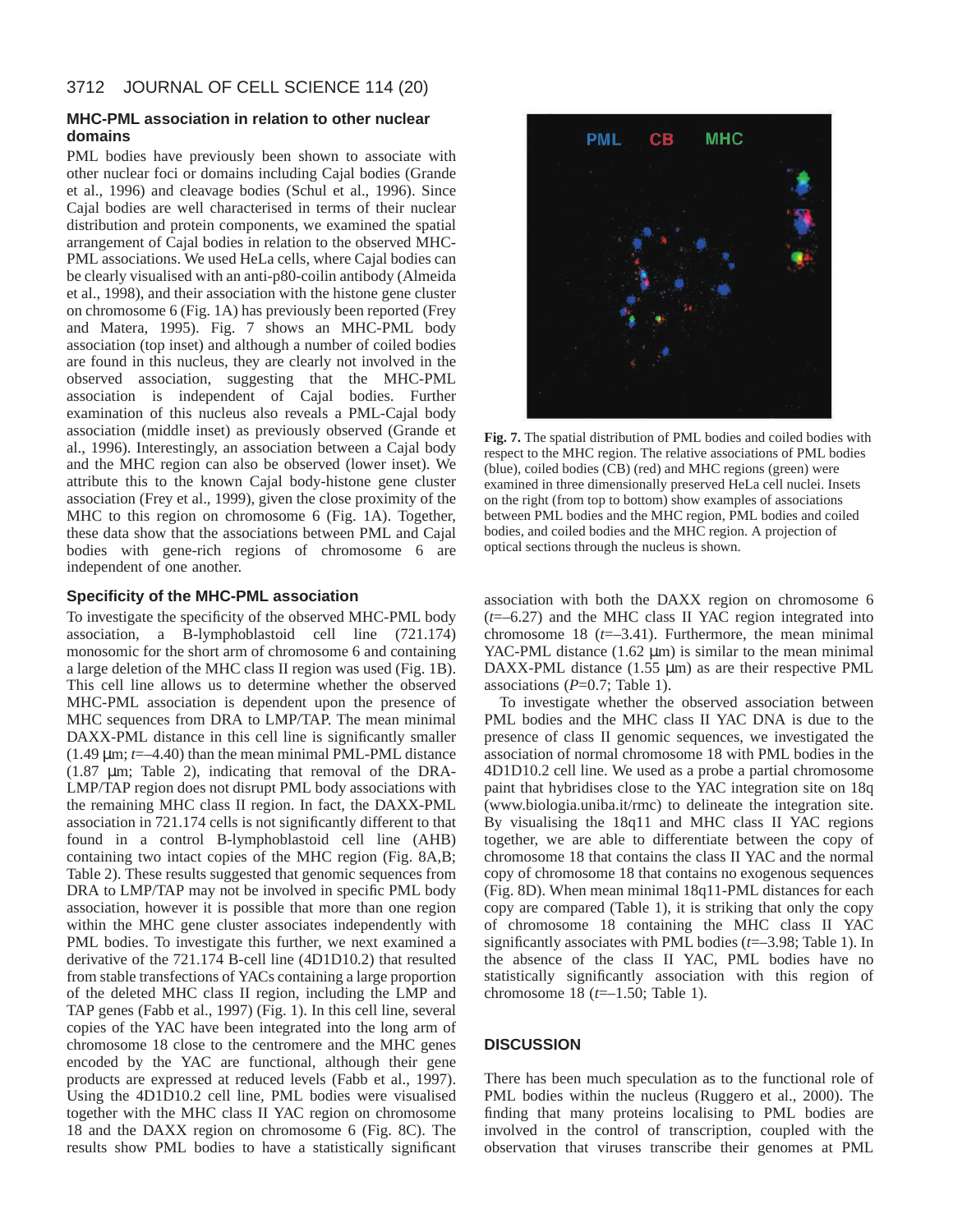# PML bodies associate with the MHC gene cluster 3713

**Fig. 8.** Specificity of the MHC-PML association. (A-B) MHC-PML association was investigated in the 721.174 B lymphoblastoid cell line (A) and the control B-lymphoblastoid cell line AHB (B) by immuno-FISH on three-dimensionally preserved nuclei. 721.174 cells have only one copy of the short arm of chromosome 6 containing a large deletion of the MHC class II region (from DRA to LMP/TAP). The MHC region was visualised using genomic probes recognising the adjacent DAXX region (red) and PML bodies were detected simultaneously by immunofluorescence (green). (C-D) MHC-PML association was investigated in a derivative of the 721.174 cell line (4D1D10.2), resulting from stable integration of an MHC YAC into chromosome 18. (C) The MHC class II YAC DNA on chromosome 18 was detected using genomic probes recognising the LMP/TAP region (green) and the residual MHC region on chromosome 6 using genomic probes recognising



the DAXX region (red). (D) The relative association of PML bodies with each copy of chromosome 18 was determined using a partial chromosome paint (red) to delineate the YAC integration site on band 18q11 and the MHC class II YAC DNA was detected using genomic probes recognising the LMP/TAP region (green). The approximate chromosomal position of these regions is illustrated on the ideograms.

bodies, has suggested that these domains may play a direct role in transcriptional regulation (Zhong et al., 2000c). This view was recently supported by the finding that acetylated chromatin and nascent RNA accumulate at the surface of PML bodies, suggesting that PML bodies are directly associated with transcriptionally active genes (Boisvert et al., 2000). Furthermore, PML has been shown to both repress and activate gene transcription (Ruggero et al., 2000), possibly through direct physical interactions with transcription factors such as Sp1 (Vallian et al., 1998), co-activators such as CBP (LaMorte et al., 1998; von Mikecz et al., 2000; Zhong et al., 2000b) and co-repressors such as pRb (Alcalay et al., 1998). Given these data, the spatial location and association of PML bodies with other nuclear components is clearly of functional importance. It is well established that PML bodies are nuclear matrix associated (Stuurman et al., 1992) and recent data now indicates that they are static structures within the nuclear volume (Plehn-Dujowich et al., 2000). The data reported here provides the first evidence for a PML body-chromosomal association and in particular a specific association with the MHC gene cluster on chromosome 6.

For this study, we chose three genomic regions, the MHC, the EDC and the 6p24 region, on the basis that they differ in gene density and transcriptional activity in primary fibroblasts. We used a combination of immunofluorescence and FISH (immuno-FISH) to co-label PML bodies and specific chromosome regions, and devised a statistical method based on minimal distances to provide a quantitative basis for our analyses. The method we have developed treats fluorescent foci as single points in cartesian space and thereby overcomes any difficulties associated with differential or inefficient fluorescence of labelling fixed cells. By analysing these centroid co-ordinates, we were able to directly compare the distances between specific genomic regions and PML bodies and carry out a number of statistical tests.

From this statistical analysis, we find that the MHC gene cluster is more strongly associated with PML bodies than is the EDC region on chromosome 1 or the transcriptionally silent region 6p24. This finding is of particular interest, since it has previously been shown that PML can upregulate the transcription of the MHC class II TAP and LMP genes (Zheng et al., 1998). One possible explanation for our observations could be the position of gene-rich regions (compared with gene-poor regions) within chromosomal territories. Both individual genes and gene-rich regions have been shown to be preferentially localised at the periphery of chromosomal territories (Kurz et al., 1996; Volpi et al., 2000), similarly, PML bodies tend to be positioned either at the border of (or are excluded from) chromosomal territories (Bridger et al., 1998). Thus PML bodies localised to the inter-chromosomal space are by inference in close proximity to gene-coding DNA. However, this does not explain the clear preferential association of the MHC region for PML bodies both in normal primary fibroblasts and in B-cells where MHC class II sequences have been artificially integrated into chromosome 18. These latter data show that the observed MHC-PML associations appear sequence specific and can be mediated by particular genomic sequences, irrespective of their chromosomal location. Theoretical matrix attachment region (MAR) sequences (van Drunen et al., 1999) have recently been identified in the MHC class II region and have been shown to bind to the nuclear matrix (R. Horton and R. Donev, personal communication).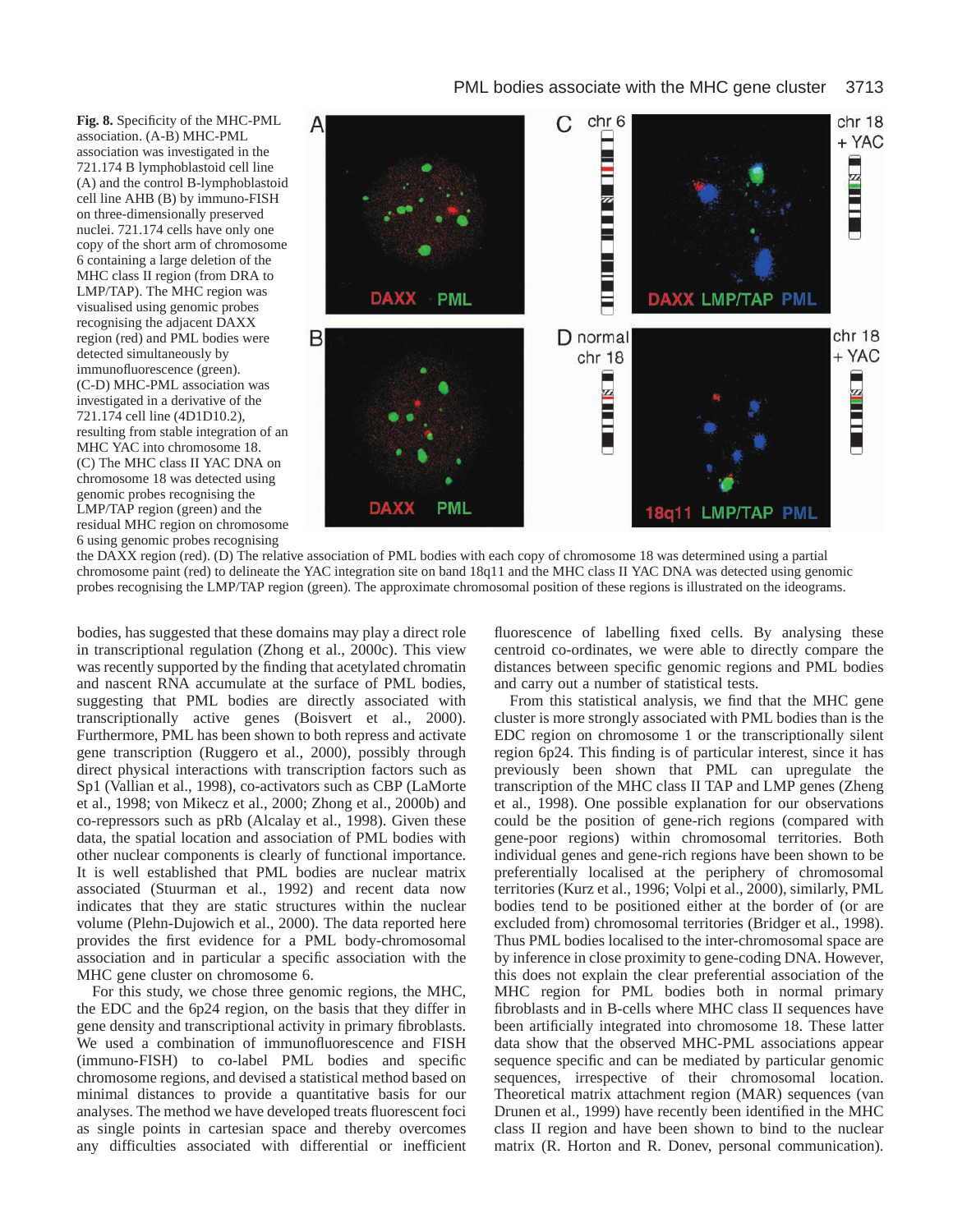#### 3714 JOURNAL OF CELL SCIENCE 114 (20)

Since PML bodies are also tightly associated with the nuclear matrix (Stuurman et al., 1992), it is possible that the MHC region may associate with PML bodies through its MAR sequences. The association of genes and transcription factors with the nuclear matrix has been suggested to lead to the formation of nuclear domains that facilitate transcriptional control (Stein et al., 1998). Our data now provide support to the intriguing possibility that PML bodies associate with certain gene-rich clusters as part of a functional compartment involved in gene regulation. We are currently investigating the minimum sequence requirements for PML body association.

Previous studies have suggested that PML can upregulate the transcription of the MHC class II TAP and LMP genes (Zheng et al., 1998). One could speculate that any MHC-PML body association is related to these previous observations, where PML protein is required to actively promote transcription of specific MHC genes (via unknown mechanisms). However, some doubt has arisen about the role of PML in regulating LMP and TAP transcription. APL cells that lack functional PML express normal levels of MHC class I molecules (Larghero et al., 1999), as do PML $^{-/-}$  cells derived from knockout mice (Ruggero et al., 2000). Our studies also show that the observed MHC-PML association is not directly dependent upon the presence of LMP and TAP sequences, since the association is maintained even when a substantial portion of the class II region containing these genes is deleted. Interestingly, in the primary fibroblasts studied, the number of MHC genes that are transcriptionally active is considerably higher compared with the EDC region. So it is possible that the transcriptional activity of a particular genomic locus influences the frequency of PML body association. Our experiments using positive and negative regulators of transcription would argue against this, as changes in transcriptional status did not significantly alter the observed MHC-PML association. We note that both IFNγ and global transcriptional inhibitors have pleiotropic effects and do not specifically target MHC genes. Also, it is well established that PML is upregulated by IFNγ (Lavau et al., 1995), but we see little change in the MHC-PML body association after IFNγ treatment. This suggests that the observed PML body associations appear independent of the concentration of PML protein. The static nature of both chromatin (Shelby et al., 1996) and PML bodies (Plehn-Dujowich et al., 2000) would suggest that once associations have been formed, they are maintained irrespective of the status of the cell. This is further highlighted by our results during different stages of the cell cycle, where little change in MHC-PML association is observed.

What is the functional significance of a MHC-PML body association? If PML bodies play a role in the transcriptional regulation of the MHC, it is difficult to explain why other functionally unrelated proteins, with no obvious involvement in transcription, localise to PML bodies (Borden et al., 1998). Although there may be functional heterogeneity between different PML bodies, another possibility could be that PML bodies coordinate and regulate the concentrations of active proteins (Maul, 1998). Evidence for this includes the observation that misfolded viral proteins, ubiquitin and proteosomal components can localise to PML bodies, suggesting that PML bodies serve as sites for protein degradation (Anton et al., 1999). Of particular interest are recent observations that transcriptional activators can be targeted in vivo for rapid ubiquitin-mediated degradation at

sites of active transcription (Molinari et al., 1999; Salghetti et al., 2000). Combining these observations with our own data leads to the following plausible hypothesis. PML bodies associate with certain gene-rich genomic regions and in particular the MHC, to form part of a functional compartment involved in regulating the transcription of that particular region. We note that PML bodies are often associated with other nuclear domains including Cajal bodies (Grande et al., 1996) supporting the notion of discrete functional compartments comprising several multi-protein complexes or bodies juxtaposed to specific chromosomal regions. Specific proteins including transcription factors, co-activators and corepressors could be targeted for degradation at PML bodies via the proteasome-mediated pathway or stored for subsequent use via the SUMO-1 modification pathway. The observed specific MHC-PML association could thus be necessary for transcriptional regulation of certain genes within the MHC region. The demonstration that PML interacts with the transcription factor Sp1, inhibiting its transactivation properties (Vallian et al., 1998), and the fact that Sp1 is involved in the constitutive expression of a number of genes within the MHC region, including LMP and TAP (Wright et al., 1995), would support this theory.

We thank John Trowsdale (University of Cambridge, UK) and Jiannis Ragoussis (King's College, London, UK) for 721 and derivative cell lines and genomic probes. We are also grateful to the late Lady Julia Bodmer (ICRF, Oxford, UK) for the human B lymphoblastoid cell line AHB; Stephan Beck (Sanger Centre, Cambridge, UK), Steve Powis (Royal Free and University Medical School, London, UK), and Mariano Rocchi (University of Bari, Italy) for genomic probes; and Maria Carmo-Fonseca (University of Lisbon, Portugal) for the anti p80 coilin antibody. We also thank Emanuela Volpi, Kirsten Jensen and Irina Solovei for helpful discussions; and Daniel Zicha and Peter Jordan for assistance with confocal microscopy. This work was supported by the Imperial Cancer Research Fund.

#### **REFERENCES**

- **Alcalay, M., Tomassoni, L., Colombo, E., Stoldt, S., Grignani, F., Fagioli, M., Szekely, L., Helin, K. and Pelicci, P. G.** (1998). The promyelocytic leukemia gene product (PML) forms stable complexes with the retinoblastoma protein. *Mol. Cell. Biol.* **18**, 1084-1093.
- **Almeida, F., Saffrich, R., Ansorge, W. and Carmo-Fonseca, M.** (1998). Microinjection of anti-coilin antibodies affects the structure of coiled bodies. *J. Cell Biol.* **142**, 899-912.
- **Anton, L. C., Schubert, U., Bacik, I., Princiotta, M. F., Wearsch, P. A., Gibbs, J., Day, P. M., Realini, C., Rechsteiner, M. C., Bennink, J. R. et al. (**1999). Intracellular localization of proteasomal degradation of a viral antigen. *J. Cell Biol.* **146**, 113-124.
- **Beck, S., Abdulla, S., Alderton, R. P., Glynne, R. J., Gut, I. G., Hosking, L. K., Jackson, A., Kelly, A., Newell, W. R., Sanseau, P. et al. (**1996). Evolutionary dynamics of non-coding sequences within the class II region of the human MHC. *J. Mol. Biol.* **255**, 1-13.
- **Boehm, U., Klamp, T., Groot, M. and Howard, J. C.** (1997). Cellular responses to interferon-gamma. *Annu. Rev. Immunol.* **15**, 749-795.
- **Boisvert, F. M., Hendzel, M. J. and Bazett-Jones, D. P.** (2000). Promyelocytic leukemia (PML) nuclear bodies are protein structures that do not accumulate RNA. *J. Cell Biol.* **148**, 283-292.
- **Borden, K. L., Boddy, M. N., Lally, J., O'Reilly, N. J., Martin, S., Howe, K., Solomon, E. and Freemont, P. S.** (1995). The solution structure of the RING finger domain from the acute promyelocytic leukaemia protooncoprotein PML. *EMBO J.* **14**, 1532-1541.
- **Borden, K. L., Campbelldwyer, E. J., Carlile, G. W., Djavani, M. and Salvato, M. S.** (1998). Two RING finger proteins, the oncoprotein PML and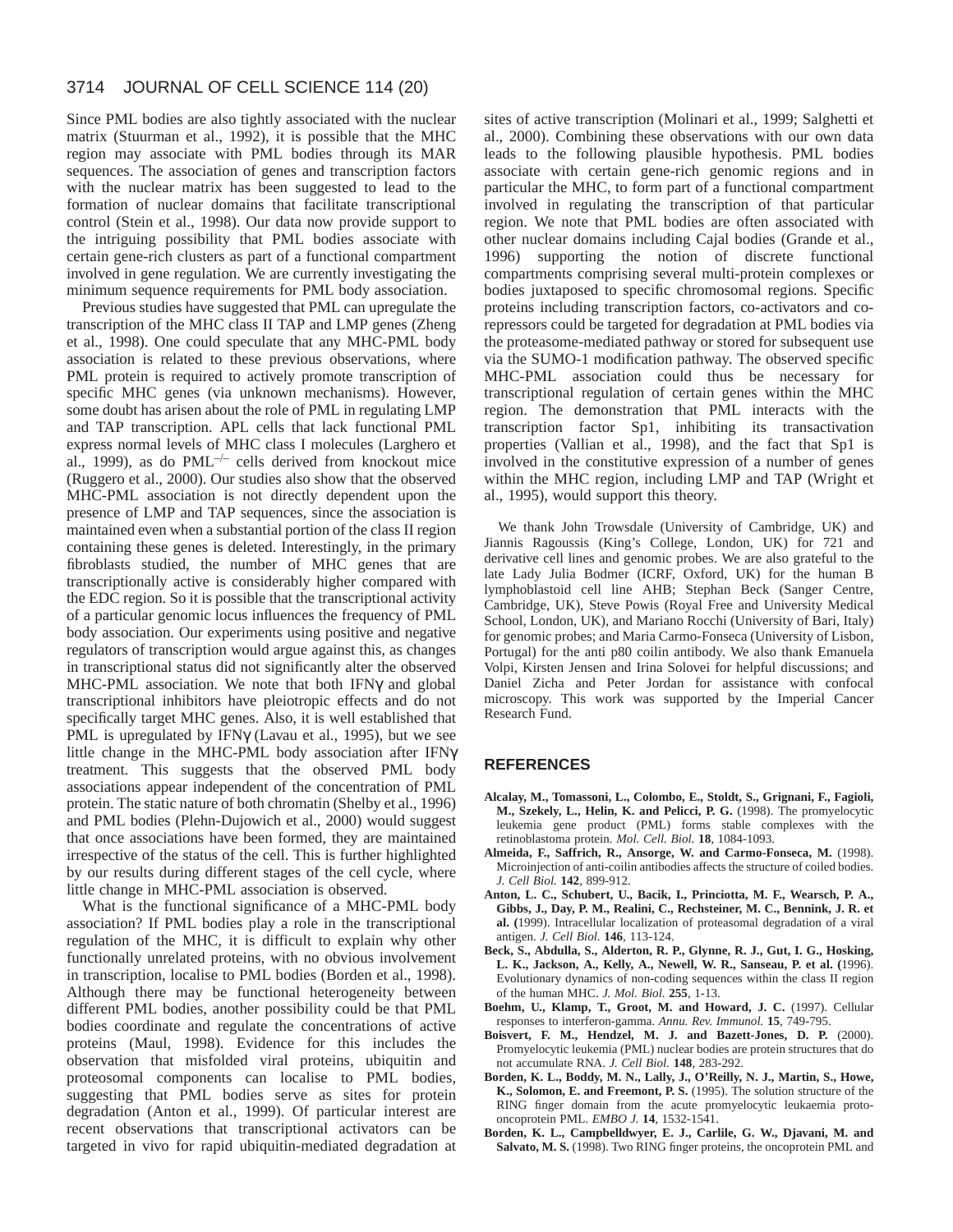the arenavirus Z protein, colocalize with the nuclear fraction of the ribosomal P proteins. *J. Virol.* **72**, 3819-3826.

- **Bridger, J. M., Herrmann, H., Munkel, C. and Lichter, P.** (1998). Identification of an interchromosomal compartment by polymerization of nuclear-targeted vimentin. *J. Cell Sci.* **111**, 1241-1253.
- **Carter, K. C., Taneja, K. L. and Lawrence, J. B.** (1991). Discrete nuclear domains of poly(A) RNA and their relationship to the functional organization of the nucleus. *J. Cell Biol.* **115**, 1191-1202.
- **Davies, A. F., Imaizumi, K., Mirza, G., Stephens, R. S., Kuroki, Y., Matsuno, M. and Ragoussis, J.** (1998). Further evidence for the involvement of human chromosome 6p24 in the aetiology of orofacial clefting. *J. Med. Genet.* **35**, 857-861.
- **DeMars, R., Chang, C. C., Shaw, S., Reitnauer, P. J. and Sondel, P. M.** (1984). Homozygous deletions that simultaneously eliminate expressions of class I and class II antigens of EBV-transformed B-lymphoblastoid cells. I. Reduced proliferative responses of autologous and allogeneic T cells to mutant cells that have decreased expression of class II antigens. *Hum. Immunol.* **11**, 77-97.
- **de The, H., Lavau, C., Marchio, A., Chomienne, C., Degos, L. and Dejean, A.** (1991). The PML-RAR alpha fusion mRNA generated by the t(15;17) translocation in acute promyelocytic leukemia encodes a functionally altered RAR. *Cell* **66**, 675-684.
- **Dyck, J. A., Maul, G. G., Miller, W. H., Jr., Chen, J. D., Kakizuka, A. and Evans, R. M.** (1994). A novel macromolecular structure is a target of the promyelocyte- retinoic acid receptor oncoprotein. *Cell* **76**, 333-343.
- **Ebisawa, T., Tada, K., Kitajima, I., Tojo, K., Sampath, T. K., Kawabata, M., Miyazono, K. and Imamura, T.** (1999). Characterization of bone morphogenetic protein-6 signaling pathways in osteoblast differentiation. *J. Cell Sci.* **112**, 3519-3527.
- **Fabb, S. A., Davies, A. F., Correa, I., Kelly, A. P., Mackie, C., Trowsdale, J. and Ragoussis, J.** (1997). Generation of novel human MHC class II mutant B-cell lines by integrating YAC DNA into a cell line homozygously deleted for the MHC class II region. *Hum. Mol. Genet.* **6**, 1295-1304.
- **Ferguson, M. and Ward, D. C.** (1992). Cell cycle dependent chromosomal movement in pre-mitotic human T-lymphocyte nuclei. *Chromosoma* **101**, 557-565.
- **Frey, M. R. and Matera, A. G.** (1995). Coiled bodies contain U7 small nuclear RNA and associate with specific DNA sequences in interphase human cells. *Proc. Natl. Acad. Sci. USA* **92**, 5915-5919.
- **Frey, M. R., Bailey, A. D., Weiner, A. M. and Matera, A. G.** (1999). Association of snRNA genes with coiled bodies is mediated by nascent snRNA transcripts. *Curr. Biol.* **9**, 126-135.
- **Girdlestone, J.** (1996). Transcriptional regulation of MHC class I genes. *Eur J. Immunogenet.* **23**, 395-413.
- **Goddard, A. D., Borrow, J., Freemont, P. S. and Solomon, E.** (1991). Characterization of a zinc finger gene disrupted by the  $t(15;17)$  in acute promyelocytic leukemia. *Science* **254**, 1371-1374.
- **Goldsworthy, M., Sampath, A. and Powis, S. H.** (1996). Isolation and ordering of HLA class I region cosmids. *DNA Seq.* **7**, 27-30.
- **Grande, M. A., van der Kraan, I., van Steensel, B., Schul, W., de The, H., van der Voort, H. T., de Jong, L. and van Driel, R.** (1996). PMLcontaining nuclear bodies: their spatial distribution in relation to other nuclear components. *J. Cell Biochem.* **63**, 280-291.
- **Haaf, T. and Ward, D. C.** (1996). Inhibition of RNA polymerase II transcription causes chromatin decondensation, loss of nucleolar structure, and dispersion of chromosomal domains. *Exp. Cell Res.* **224**, 163-173.
- **Herberg, J. A., Beck, S. and Trowsdale, J.** (1998a). TAPASIN, DAXX, RGL2, HKE2 and four new genes (BING 1, 3 to 5) form a dense cluster at the centromeric end of the MHC. *J. Mol. Biol.* **277**, 839-857.
- **Herberg, J. A., Phillips, S., Beck, S., Jones, T., Sheer, D., Wu, J. J., Prochazka, V., Barr, P. J., Kiefer, M. C. and Trowsdale, J.** (1998b). Genomic structure and domain organisation of the human Bak gene. *Gene* **211**, 87-94.
- **Hodges, M., Tissot, C., Howe, K., Grimwade, D. and Freemont, P. S.** (1998). Structure, organization, and dynamics of promyelocytic leukemia protein nuclear bodies. *Am. J. Hum. Genet.* **63**, 297-304.
- **Huang, Y. and Domann, F. E.** (1999). Transcription factor AP-2 mRNA and DNA binding activity are constitutively expressed in SV40-immortalized but not normal human lung fibroblasts. *Arch. Biochem. Biophys.* **364**, 241-246.
- **Ishov, A. M., Stenberg, R. M. and Maul, G. G.** (1997). Human cytomegalovirus immediate early interaction with host nuclear structures: definition of an immediate transcript environment. *J. Cell Biol.* **138**, 5-16.
- **Ishov, A. M., Sotnikov, A. G., Negorev, D., Vladimirova, O. V., Neff, N., Kamitani, T., Yeh, E. T., Strauss, J. F., 3rd and Maul, G. G.** (1999). PML

is critical for ND10 formation and recruits the PML-interacting protein Daxx to this nuclear structure when modified by SUMO-1 [In Process Citation]. *J. Cell Biol.* **147**, 221-234.

- **Kakizuka, A., Miller, W. H., Jr., Umesono, K., Warrell, R. P., Jr., Frankel, S. R., Murty, V. V., Dmitrovsky, E. and Evans, R. M.** (1991). Chromosomal translocation t(15;17) in human acute promyelocytic leukemia fuses RAR alpha with a novel putative transcription factor, PML. *Cell* **66**, 663-674.
- **Koken, M. H., Puvion-Dutilleul, F., Guillemin, M. C., Viron, A., Linares-Cruz, G., Stuurman, N., de Jong, L., Szostecki, C., Calvo, F., Chomienne, C. et al. (**1994). The t(15;17) translocation alters a nuclear body in a retinoic acid- reversible fashion. *EMBO J.* **13**, 1073-1083.
- **Kurz, A., Lampel, S., Nickolenko, J. E., Bradl, J., Benner, A., Zirbel, R. M., Cremer, T. and Lichter, P.** (1996). Active and inactive genes localize preferentially in the periphery of chromosome territories. *J. Cell Biol.* **135**, 1195-1205.
- **LaMorte, V. J., Dyck, J. A., Ochs, R. L. and Evans, R. M.** (1998). Localization of nascent RNA and CREB binding protein with the PMLcontaining nuclear body. *Proc. Natl. Acad. Sci. USA* **95**, 4991-4996.
- **Larghero, J., Zassadowski, F., Rousselot, P., Padua, R. A., Degos, L. and Chomienne, C.** (1999). Alteration of the PML proto-oncogene in leukemic cells does not abrogate expression of MHC class I antigens. *Leukemia* **13**, 1295-1296.
- **Lavau, C., Marchio, A., Fagioli, M., Jansen, J., Falini, B., Lebon, P., Grosveld, F., Pandolfi, P. P., Pelicci, P. G. and Dejean, A.** (1995). The acute promyelocytic leukaemia-associated PML gene is induced by interferon. *Oncogene* **11**, 871-876.
- **Maul, G. G.** (1998). Nuclear domain 10, the site of DNA virus transcription and replication. *Bioessays* **20**, 660-667.
- **Maul, G. G., Jensen, D. E., Ishov, A. M., Herlyn, M. and Rauscher, F. J., 3rd.** (1998). Nuclear redistribution of BRCA1 during viral infection. *Cell Growth Differ.* **9**, 743-755.
- **Maul, G. G., Negorev, D., Bell, P. and Ishov, A. M.** (2000). Review: properties and assembly mechanisms of ND10, PML bodies, or PODs. *J. Struct. Biol.* **129**, 278-287.
- **Milner, C. M. and Campbell, R. D.** (1992). Genes, genes and more genes in the human major histocompatibility complex. *Bioessays* **14**, 565-571.
- **Molinari, E., Gilman, M. and Natesan, S.** (1999). Proteasome-mediated degradation of transcriptional activators correlates with activation domain potency in vivo. *EMBO J.* **18**, 6439-6447.
- **Muller, S., Matunis, M. J. and Dejean, A.** (1998). Conjugation with the ubiquitin-related modifier SUMO-1 regulates the partitioning of PML within the nucleus. *EMBO J.* **17**, 61-70.
- **Nguyen, V. T., Giannoni, F., Dubois, M. F., Seo, S. J., Vigneron, M., Kedinger, C. and Bensaude, O.** (1996). In vivo degradation of RNA polymerase II largest subunit triggered by alpha-amanitin. *Nucleic Acids Res.* **24**, 2924-2929.
- **Okada, H., Danoff, T. M., Fischer, A., Lopez-Guisa, J. M., Strutz, F. and Neilson, E. G.** (1998). Identification of a novel cis-acting element for fibroblast-specific transcription of the FSP1 gene. *Am. J. Physiol.* **275**, F306- F314.
- **Olavesen, M. G., Bentley, E., Mason, R. V., Stephens, R. J. and Ragoussis, J.** (1997). Fine mapping of 39 ESTs on human chromosome 6p23-p25. *Genomics* **46**, 303-306.
- **Plehn-Dujowich, D., Bell, P., Ishov, A. M., Baumann, C. and Maul, G. G.** (2000). Non-apoptotic chromosome condensation induced by stress: delineation of interchromosomal spaces. *Chromosoma* **109**, 266-279.
- **Rohn, W. M., Lee, Y. J. and Benveniste, E. N.** (1996). Regulation of class II MHC expression. *Crit. Rev. Immunol.* **16**, 311-330.
- **Ruggero, D., Wang, Z. G. and Pandolfi, P. P.** (2000). The puzzling multiple lives of PML and its role in the genesis of cancer. *Bioessays* **22**, 827-835.
- **Salghetti, S. E., Muratani, M., Wijnen, H., Futcher, B. and Tansey, W. P.** (2000). Functional overlap of sequences that activate transcription and signal ubiquitin-mediated proteolysis. *Proc. Natl. Acad. Sci. USA* **97**, 3118-3123.
- **Schafer, B. W. and Heizmann, C. W.** (1996). The S100 family of EF-hand calcium-binding proteins: functions and pathology. *Trends Biochem. Sci.* **21**, 134-140.
- **Schul, W., Groenhout, B., Koberna, K., Takagaki, Y., Jenny, A., Manders, E. M., Raska, I., van Driel, R. and de Jong, L.** (1996). The RNA 3′ cleavage factors CstF 64 kDa and CPSF 100 kDa are concentrated in nuclear domains closely associated with coiled bodies and newly synthesized RNA. *EMBO J.* **15**, 2883-2892.
- **Seeler, J. S. and Dejean, A.** (1999). The PML nuclear bodies: actors or extras? *Curr. Opin. Genet. Dev.* **9**, 362-367.